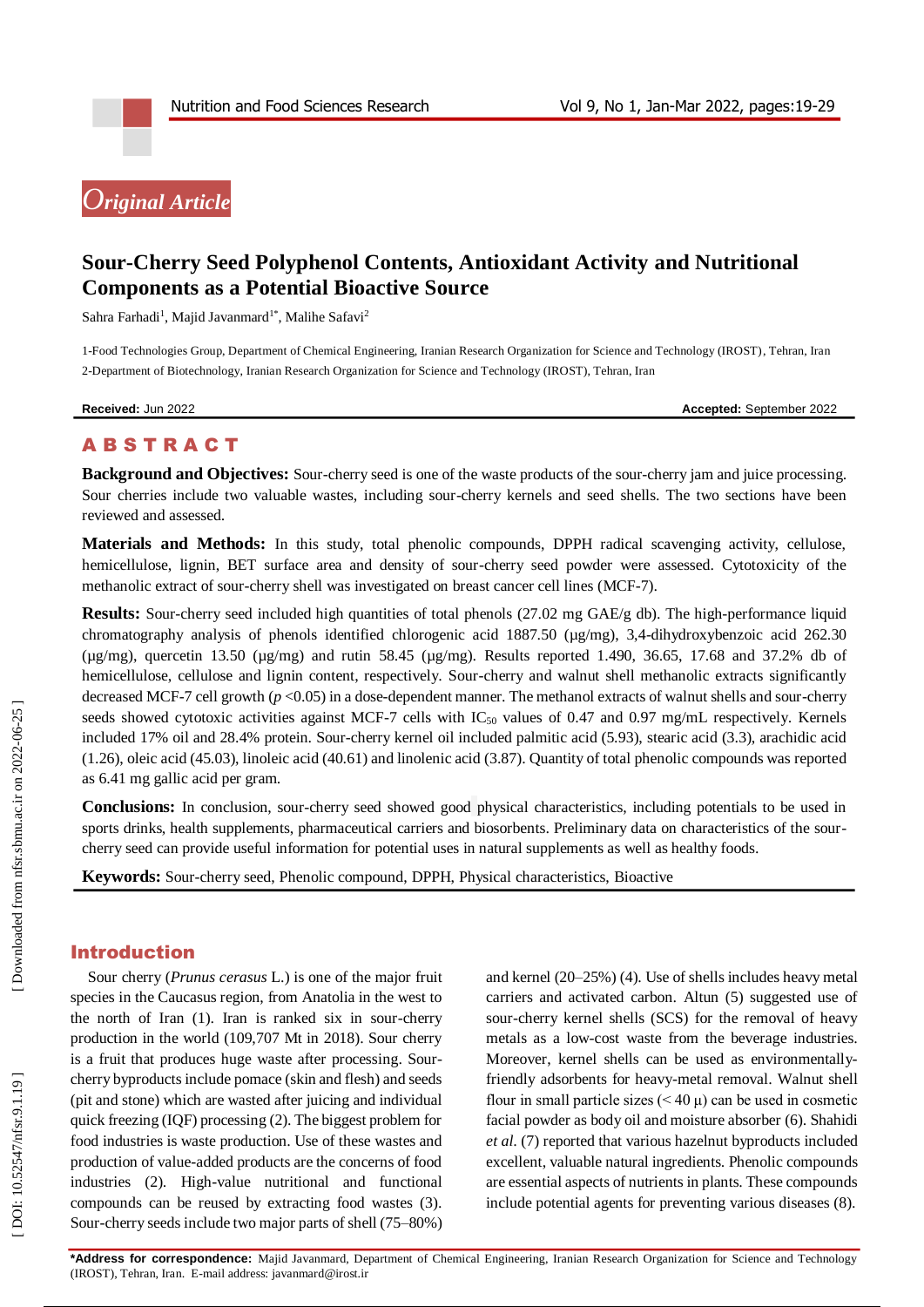Cancer is a disease caused by abnormal proliferation of cells in the body. Human body consists of millions of cells. They are grouped together to form various tissues and organs. Naturally, cells are commanded by their genes. Sometimes, these commands are in vague and confused cells. Cell behaves abnormally and a group of abnormal cells can enter the bloodstream or immune system and/or form malignant tumors (cancers) (9). In cancer cells, cell cycle is not normally controlled and cells do not respond naturally to the body control mechanisms. Proteins involved in the signaling pathways that affect the cell cycle are altered and cell -cycle disruption is seen, with cells behaving differently and requiring various therapies (10). Breast cancer is one of the most common cancers in women in developing countries (11). It is the third leading cause of cancer death in Iran after cardiovascular diseases (CVDs) and accidents (10). The MCF -7 cells are epithelial -like cells derived from the breast cancer. This cell line includes general characteristics of the mammalian epithelia such as the ability to process estradiol through cytoplasmic estrogen receptors (12).

Despite much research on various cancers and their treatments, the disease is still one of the greatest health problems in human societies. Due to the fact that chemical drugs used in the treatment of cancers may cause drug resistance as well as other side effects, study on factors of natural origins such as compounds derived from plants with less harmful effects is one of the most important solutions for these problems. The major goals of the research are linked to the treatment of cancers (13). It has been reported that consumption of food products includes effective roles in preventing cancers due to the antioxidant characteristics of the products, especially their phenolic compound contents (14) . Investigation of the relationships between the phenolic acids and their subclasses and the breast cancer showed that the biochemical compounds could decrease the risk of developing this cancer (15). These compounds are classified into various forms, including simple phenol, phenyl acetic acid, hydroxyl benzoic acid, hydroxyl cinnamic acid and other phenylpropanoids (7). Phenolic compounds and other bioactive constituents in fruit wastes can include multifunctional benefits such as health -promoting effects and replacing synthetic additives (16). Therefore, the major aims of this study were to assess sour -cherry seed chemical and physical characteristics, polyphenol content, antioxidant activities and nutritional components as potential bioactive sources . In addition, cytotoxicity of the methanolic extracts of sour -cherry and walnut shell on MCF -7 cancer cell line was investigated.

# Material s and Methods

# **Materials**

Folin -Ciocalteu, sodium carbonate , gallic acid and methanol with a purity of 100% were purchased from

Merck, Germany. Sour -cherry waste shells were supplied by Shana Food, Karaj, Iran.

#### **Sample preparation**

Sour -cherry kernels were dried in shade at ambient temperature. After breaking the seeds, separated shells were crushed and powdered using blender and sifted using 40 mesh sieve.

#### **Extraction of phenolic compounds**

Phenolic compounds were extracted using shaking method (17). Briefly, 1.5 g of the sour -cherry powder were mixed with 30 mL methanol solvent at 25 ˚C. Mixture was transferred into an incubator shaker (IKA Labortechnik KS501, Germany) and incubated for 15 min at 150 rpm in dark. Sample was centrifuged (2K15, Sigma, Germany) at 3000 rpm for 15 min and the supernatant was separated. After the removal of the solvent using rotary evaporator (BUCHI Rotavapor R -114, Germany), the phenolic compounds were analyzed.

#### **Extraction of sour -cherry kernel oil**

Sour -cherry kernels were dried at room temperature in shade. After separating the shells, kernels were roasted at 160 °C for 20 min using oven (WISEVEN, Germany). These were crushed using mill (Spain, Moulinex) and prepared for solvent extraction based on a method by Yilmaz and Gokman (18). Then, 20 g of the milled sample were extracted at 60 °C for 24 h using Soxhlet oil. The solvent was removed using rotary evaporator (BUCHI Rotavapor R - 114, Germany) and the resulting oils were sealed in bottles and stored at 4 °C until use.

#### **Quantification of total phenolic compounds**

Total phenolic content was assessed using Folin - Ciocalteu method (19). Gallic acid was used as standard and samples were read at 765 nm in triplicate using spectrophotometer. The total phenolic content was expressed in milligrams equivalents of gallic acid (GAE) per gram of each fraction. Then, 0.5 mL of the extracted solution was mixed with 2.5 mL of the Folin-Ciocalteu reagent (10fold dilution). After 3 min of mixing, 2 mL of 7.5% sodium carbonate solution were added to the mixture. The reaction was heated at 45 °C for 15 min. Then, absorbance was read at 765 nm using blank of methanol.

## **High -performance liquid chromatography analysis of phenolic compounds**

Waters liquid chromatography apparatus was used for the high -performance liquid chromatography (HPLC) analysis. The apparatus included a separation module (Waters 2695, USA) and a PDA detector (Waters 996, USA). Data acquisition and integration were carried out using Millennium 32 Software. The HPLC analysis of phenolic compounds was carried out based on a method by Tarnawski et al. (20) with slight modifications. Flow rate was 1 mL min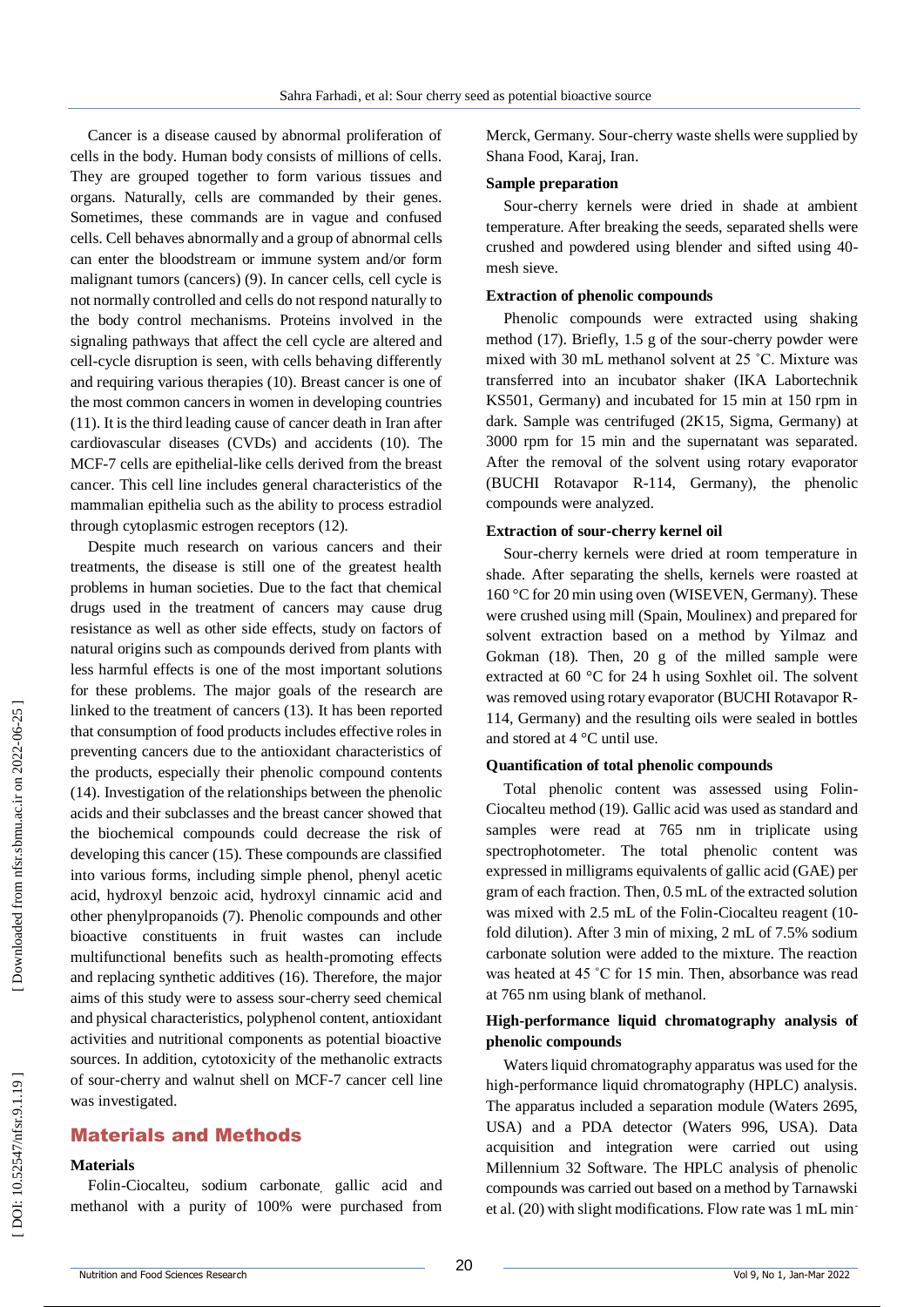<sup>1</sup> and temperature was 25 °C. The mobile-phase composition included methanol and water. Separation was carried out on Eurospher 100-5 C<sub>18</sub> (Knauer, Shimadzu) Reversed-phase Column (15 cm  $\times$  4.6 mm, 3.5 µm). Peaks were monitored at 195 –400 nm and the injection volume was 20 µL. Identification of phenolic acids was based on retention times in comparison with standards. Concentrations of the compounds were calculated from the peak areas based on calibration curves. Quantity of each phenolic acid was expressed as µg/mg sample.

#### **DPPH radical scavenging activity**

Assessment of the free radical scavenging of sour -cherry shell extracts was carried out using DPPH method (19). Briefly, DPPH (1,1 -diphenyl - 2 -picrylhydrazyl) solution (200 μM) was mixed with various concentrations of the samples. Absorbance was recorded at 517 nm after 30 min of storage at room temperature in dark. The DPPH quenching ability was expressed as IC50 (the extract concentration needed to inhibit 50% of the DPPH in the assay media. The IC50 values were achieved based on the linear regression equation for sour -cherry shells. Butylated hydroxytoluene (BHT) was used as standard and its IC50 value was reported as 11.64 μg/ml. Data at each concentration of the standards and samples were achieved from four replicates.

#### **Cellulose, hemicellulose and lignin analysis**

Cellulose, hemicellulose and lignin contents were assessed using the method of Li et al. (21). The sour -cherry shells (G0, g) were washed with a mixture of benzene/ethanol (2:1 in volume) at a constant temperature for 3 h. After air- drying, residue was dried at 105-110 °C to a constant weight using oven. Then, residues were cooled down to room temperature using desiccator and weighed (G1, g). The extractive wt. % was calculated using Eq. 1.

$$
W_1 (wt. %, d) = \frac{G_0 - G_1}{G_0} \times 100\%
$$
 (1)

Where,  $W_1$  was the extractive  $(\%)$ .

#### **Hemicellulose analysis**

The G1 residue from the extractive analysis was transferred into a flask and mixed with 150 ml of NaOH (20 g/l). The mixture was boiled for 3.5 h with recycled distilled water (DW). The residue was filtered and washed until removal of all Na<sup>+</sup> and then dried to a constant weight. This was cooled down to room temperature in a desiccator and weighed (G2, g). The hemicellulose wt. % was calculated using Eq. 2.

$$
W_2 (wt. %, d) = \frac{G_1 - G_2}{G_0} \times 100\%
$$
\n(2)

Where,  $W_2$  was the hemicellulose  $(\%)$ .

**Lignin analysis**

One gram of the residue after the extractive analysis was transferred into a weighed flask and died to a constant weight. Sample was cooled down in a desiccator and weighed (G3, g). Slowly, 30 ml of sulphuric acid (72%) were poured into the sample. Mixture was stored at 8 –15 °C for 24 h; then, transferred into a flask and diluted with 300 ml of DW. Sample was boiled for 1 h with recycled DW. After cooling down and filtration, residue was washed until removal of sulfate ions in the filtrate (detected by 10% barium chloride solution). Then, residue was dried to a constant weight, cooled down to room temperature in a desiccator and weighed (G4, g). The lignin wt. % was calculated using Eq. 3.

$$
W_3 (wt. %, d) = \frac{G4(1 - W1)}{G3} \times 100\%
$$
  
Where, W<sub>3</sub> was the lignin (%). (3)

#### **Cellulose analysis**

The cellulose wt. % was calculated using Eq. 4.

$$
W_4 (wt. %, d) = 100 - (W_1 + W_2 + W_3)
$$
  
Where, W<sub>4</sub> was the cellulose (%). (4)

#### **Sour -cherry kernel protein content**

Sour -cherry kernel protein was assessed before oiling to better identify compositions of the sour -cherry kernels using Kjeldahl method (26).

#### **Fourier -transform infrared spectrometry**

Sour -cherry and walnut shell samples were assessed using Fourier -transform infrared spectrometer (Tenosor 27, Bruker, Germany). Fourier -transform infrared (FTIR) spectra provided information on the characteristics of functional groups on the surface of raw sour-cherry shells. Kirby -Bauer disk method was used for the sample and the wavelength was set at 400–4000 cm<sup>-1</sup> at a resolution of 4 cm<sup>-</sup> <sup>1</sup>. Detection was based on the peak values in the region of infrared spectra, described previously by Li et al. (21).

# **Brunauer -Emmett -Teller surface area analysis and density assessment**

Specific surface areas of the sour -cherry shells were assessed using Brunauer -Emmett -Teller (BET) instrument (Model Belprep II, Japan). Characterization of the specific surface areas, pore volumes and pore diameters of sour cherry shells was carried out using BET method (22). Briefly, 10 points with the P/P0 ratio were used as standard measurement points. Technically, 0.2145 g of the sample was weighed and analyzed with a standard volume of 0.8962 cm 3 , dead volume of 15.336 cm 3 and saturated vapor pressure of 89.202 Kpa. Specific gravity was assessed based on D854 -14 standard.

#### **Sour -cherry kernel oil fatty -acid profiles**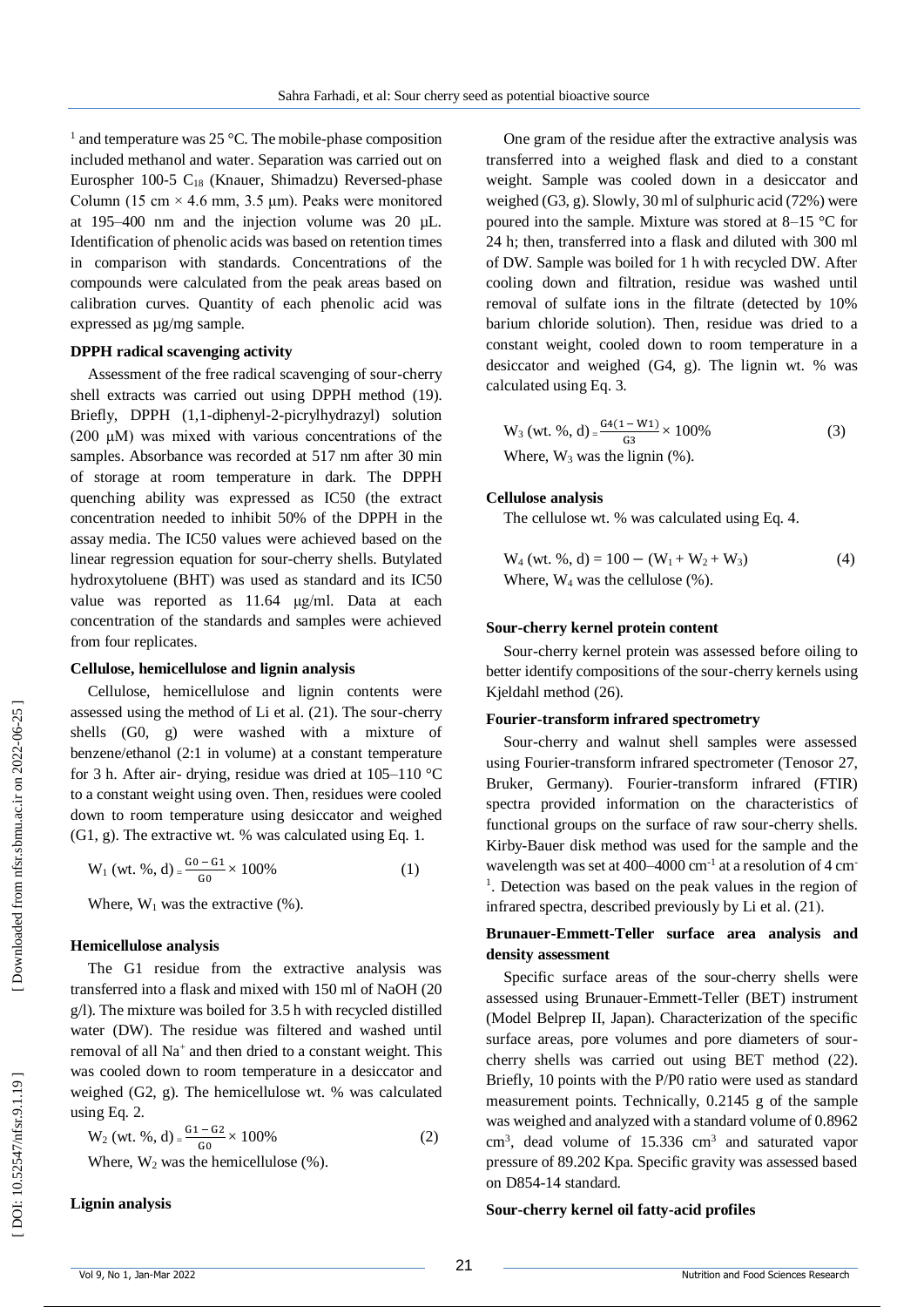This was carried out based on the method of Asadi et al. (24). Briefly, 200 mg of the oil were mixed with 10 ml of hexane and 20 ml of 1% by weight volumetric methanol, boiled for 10 min and centrifuged at 2000 rpm for 2 min (Sigma -Aldrich, Germany). Then, 1 μl of the sample was injected into gas chromatographer with a ratio of 1:40. The fatty acid (FA) composition was assessed using Varian CP-3800 Gas Chromatography System with a capillary column (Bpx 70) (SGE, Melbourne, Australia). Temperatures of the detector and injector included 250 and 230 °C, respectively. The column temperature was initially set at 60 °C for 60 min and then increased to 200 °C at a rate of 4 °C/min. Velocity of the carrier gas (helium) was 1.5 ml per min. After injecting the sample into the gas chromatographer, a curve was plotted and the inhibition time of each FA was compared with that of the curve of standard FA and its inhibition time. Thus, type and quantity of FAs in the sample were assessed and expressed in percentage. Acidity of the oil, peroxide value of the oil and refractive index were assessed based on the method of Fernandes et al. (25).

# **Cytotoxicity assessment of the methanolic extracts from sour -cherry and walnut shells**

The MCF - 7 cell line was provided by the National Cell Bank of Iran (Pastor Institute, Tehran, Iran) and cultured in RPMI -1640 media supplemented with 10% FBS (Gibco, USA), 100 mg/mL streptomycin and 100 U/mL penicillin G and incubated at 37 °C in humidified air containing 5%  $CO<sub>2</sub>$ . Cytotoxic activity of the sour -cherry and walnut shell extracts was assessed using MTT (3-[4,5-dimethylthiazole-2 -yl] -2,5 -diphenyltetrazolium bromide) (Sigma -Aldrich , USA) assay (23). After trypsinization and separation of the cells from the surface of the 25T flask (SPL, Korea), cells were harvested, counted and diluted to  $1 \times 10^4$  cell/mL. Then, 190 μL of the cell suspension were seeded in 96-well culture plates and incubated overnight at 37 °C in a humidified air atmosphere with 5% CO <sup>2</sup>. After incubation, 10 μL of various concentrations (0.125, 0.250, 0.5 and 1 mg/mL) of the methanolic extracts and DMSO solvent (1%) as negative control was added to the wells and incubated for 48 h. It is noteworthy that the effects of each concentration of the extract on MCF - 7 cell line were investigated in three independent experiments in triplicate. After incubation, media were replaced with 200 μL of phenol red-free media containing MTT (1 mg/mL) and incubated for 4 h. Then, supernatants were discarded and 100 μL of DMSO were added to each well and absorbance values were measured at 492 nm using multi -well plate reader (Gen5, Epoch, BioTek, USA). Inhibition proportion and concentration causing 50% inhibition in cell growth  $(IC_{50})$  were calculated via nonlinear

regression analysis and expressed in mean ±SD (standard deviation). To investigate cytotoxicity of the methanolic extracts of sour -cherry and walnut shells, various concentrations of the extracts were prepared and cytotoxic effects of each concentration were assessed on MCF -7 cancer cell line.

#### **Statistical analysis**

Results were reported as the mean of three independent assessments. Principal component analysis was carried out using Minitab Software v.16.

#### Results

#### **Phenolic compounds**

Phenolic compound content of the sour -cherry shells was 27.02 mg GAE/g dry weight. Figure 1 shows compounds of the sour -cherry shells using HPLC analysis. These compounds included 3,4-dihydroxybenzoic acid, chlorogenic acid, quercetin and rutin at concentrations of 262.30, 1887.50, 13.50 and 58.45 (µg/mg sample), respectively (Table 2). The SCK, SCP and SCS included two similar compounds of chlorogenic acid and quercetin (Table 1). Rutin and 3,4 -dihydroxybenzoic acid were detected in SCS, which have not been detected in other parts of the sour cherries. These data revealed that proportions of the phenolic subclasses were similar to SCK, SCP and SCS, although quantities were significantly different.

The HPLC analysis of phenolic acids in SCS demonstrated that the highest value belonged to chlorogenic acid and the lowest value belonged to quercetin (Table 2).

| snells                    |                       |                        |
|---------------------------|-----------------------|------------------------|
| Name                      | <b>Retention time</b> | Quantity               |
|                           | (minutes)             | $(\mu g/mg \, sample)$ |
| Chlorogenic acid          | 15.877                | 1887.50±0.02           |
| 3,4-dihydroxybenzoic acid | 11.065                | $262.30\pm0.07$        |
| Quercetin                 | 36.006                | $13.50 \pm 0.03$       |
| Rutin                     | 29.053                | $58.45 + 0.09$         |

Table 2. Major phenolic compounds in the sour-cherry shells

The data mean 3 replicates (standard deviation  $\pm$  mean).

#### **DPPH radical scavenging activity**

Free-radical scavenging activities of the sour-cherry shells were assessed. Linear regression equation for the sour-cherry shell was  $y = 0.0423x + 3.8989$  ( $R^2 = 0.9945$ ). The IC50 value was concentration of the sample needed to inhibit 50% of the radicals. The IC50 in sour-cherry shells was 1089.861 μg/ml. Based on a study by Marjoni et al. (33), this quantity belonged to the fifth group with inactive intensity, in contrast to a review by Molyneux (34). This revealed that an IC50 of 200 –1000 μg/ml included weak intensity, but included the potential of antioxidant.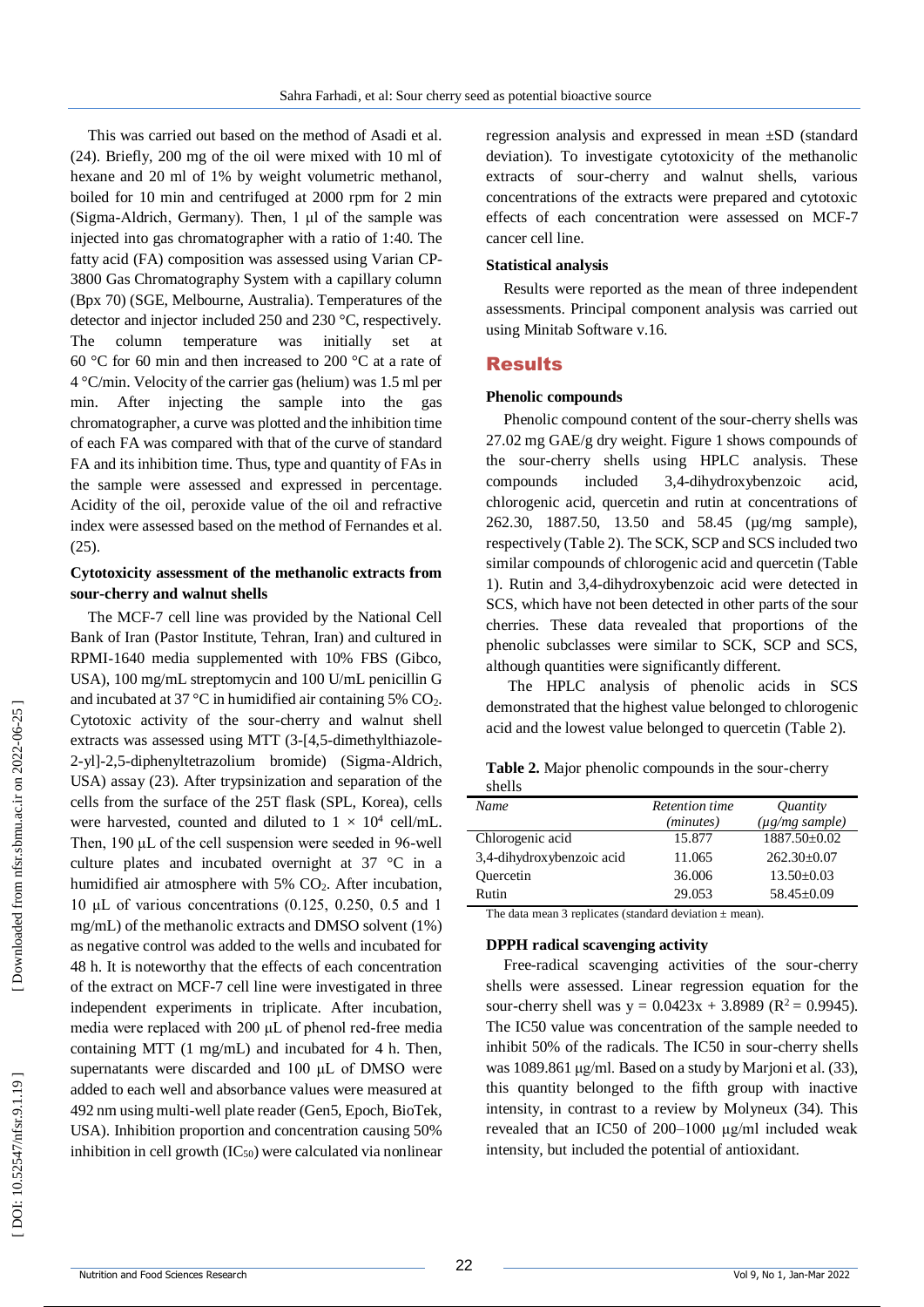

Figure 1. The HPLC chromatograms with UV detection. (1) at 260.33 nm, showing composition of 3,4-dihydroxybenzoic acid ; (2) at 326.7 nm, showing composition of chlorogenic acid; (3) at 255.6 nm, showing composition of quercetin; and (4) at 256.8 nm, showing composition of rutin

#### **Chemical composition**

Based on Table 3, cellulose and hemicellulose contents in the sour -cherry shells were lower than those in walnut and almond shells. Lignin content of the sour -cherry shells was lower than that in walnut shells and higher than that in almond shells. The extract content indicated presence of terpenes, phenols, hydrocarbons and ester compounds.

**Table 3.** Comparison of cellulose, hemicellulose and lignin contents in three shell wastes (wt. %)

|                   | Cellulose      | Hemicellulose | Lignin           |
|-------------------|----------------|---------------|------------------|
| Sour-cherry shell | $27.85 + 0.55$ | $25.83+0.42$  | $39.73 \pm 0.71$ |
| Almond shell*     | 38.47          | 28.82         | 29.45            |
| Walnut shell*     | 36.38          | 27.85         | 43.70            |

The data of sour -cherry shell were measured by authors and the rest of the measurements are derived from\* Li et al. (21).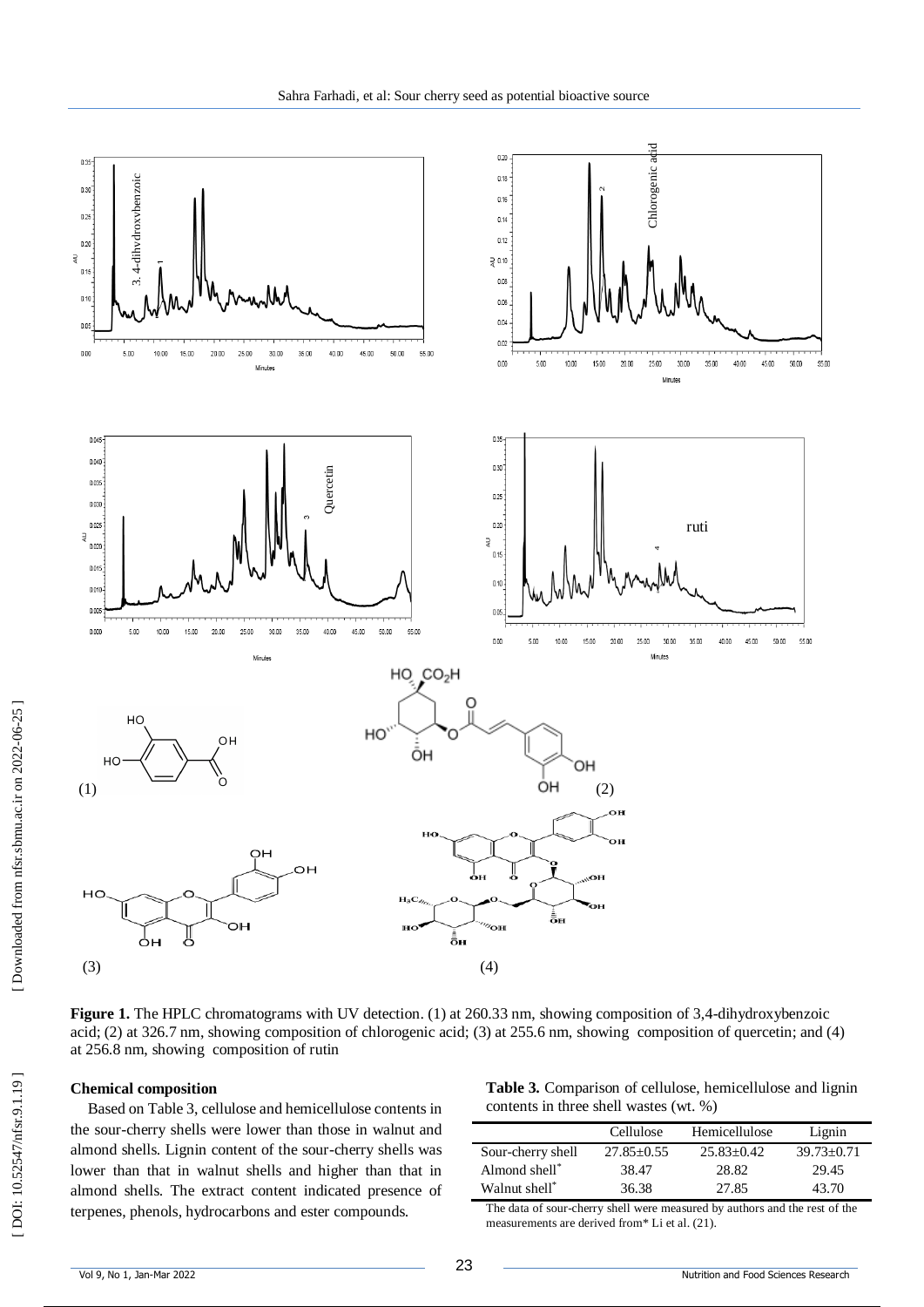## **Infrared spectrum**

The FTIR spectra of sour -cherry and walnut shells are shown in Figure 2 . These showed similar compounds in the spectra. Peak range and sharpness of the waves demonstrated differences in the number of compounds. Peak of 890 cm - <sup>1</sup> was a characteristic of cellulose. This peak in the walnut shells was larger than that in sour -cherry shells. Peak of 1730 cm - 1 showed that the content of hemicellulose was higher in walnut. Moreover, peak of 1455 cm<sup>-1</sup> belonged to lignin. In general, peaks from the walnut shells were sharper and stronger than those from the sour -cherry shells.

# **Brunauer -Emmett -Teller surface area analysis and density assessment**

Figure 3 demonstrates a typical Type III based on International Union of Pure and Applied Chemistry (IUPAC) classification. Isotherm curves of the sour -cherry shells were convex, illustrating weak interactions between the adsorption and desorption. Result of total pore volume, average pore diameter and density for sour cherry are summarized in Table 4. An average pore diameter of 6.25 nm was recorded, showing a mesoporous structure.

Table 4. Physical characteristics of the sour-cherry shells

| Total pore volume $(p/p_0=0.990)$ | $0.0035547$ (cm <sup>3</sup> g <sup>-1</sup> ) |
|-----------------------------------|------------------------------------------------|
| Average pore diameter             | $6.2532$ (nm)                                  |
| Specific gravity                  | 1.22 $g/cm^3$                                  |

Specific gravity value of the sour -cherry shells was 1.22 g/cm 3 , while the specific gravity values achieved in coconut, groundnut and palm kernel shells were 1.42, 1.48 and 1.61 g/cm 3 , respectively.



Figure 2. Fourier-transform infrared (FTIR) spectra. Walnut shells (A) and sour-cherry shells (B)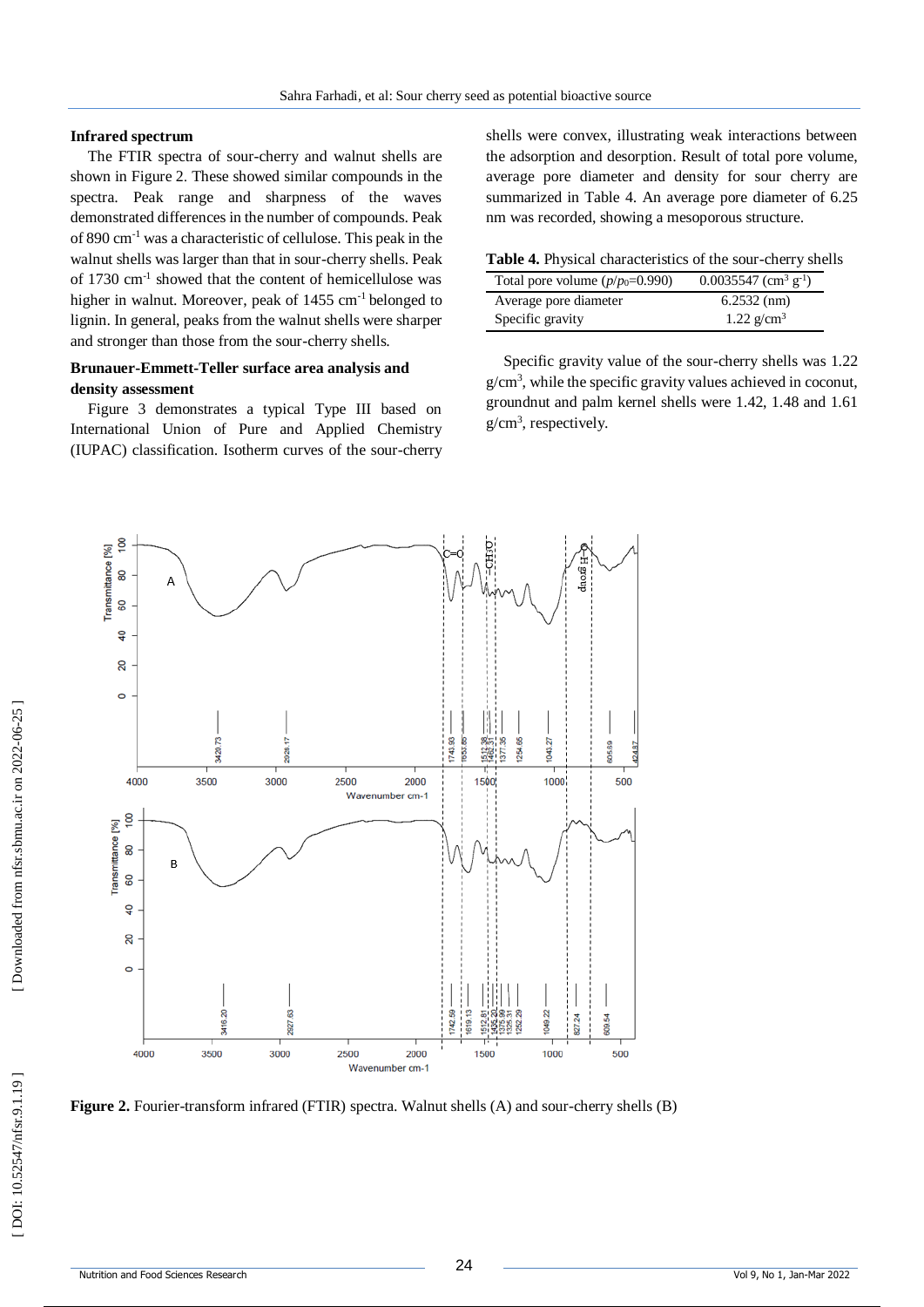

Figure 3. Adsorption-desorption isotherm curves of the sourcherry shells. ADS, adsorption; DES, desorption

## **Cytotoxicity assessment of the methanolic extracts from sour -cherry and walnut shells**

Figure 4 shows cytotoxicity of the methanolic extracts from sour -cherry and walnut shells. Result demonstrated that sour -cherry and walnut shell extracts at 0.125 –1 mg/ml concentrations included inhibitory effects on breast cancer cell growth. Methanolic extract of the walnut shells showed a higher cytotoxic activity against MCF-7 with an  $IC_{50}$  of 0.47 mg/mL, compared to that methanolic extract of the sour-cherry shells with IC<sub>50</sub> of 0.97 mg/mL did.



Figure 4. Effects of various concentrations of sour-cherry and walnut shell extracts on growth inhibition of MCF -7 cells (results are reported as mean ±SD)

#### **Fatty acid profiles of the sour -cherry kernel oil**

Saturated fatty acids (SFAs) in sour -cherry kernel oil included arachidonic acid, stearic acid and palmitic acid, which consisted of 10.49% of the total SFAs. The lowest quantity of SFA was linked to arachidonic acid. The predominant FA in sour -cherry kernels were unsaturated fatty acids (UFAs), including oleic acid, linoleic acid and linolenic acid (Table 5).

Table 5. Fatty acid profile of the sour-cherry kernel oil

| Fatty acid     | Quantity (%)     |  |
|----------------|------------------|--|
| Oleic acid     | $45.03\pm0.06$   |  |
| Linoleic acid  | $40.61 \pm 0.07$ |  |
| Linolenic acid | $3.87\pm0.06$    |  |
| Arachidic acid | $1.26 \pm 0.37$  |  |
| Palmitic acid  | $5.93\pm0.04$    |  |
| Stearic acid   | $3.3 \pm 0.05$   |  |

The quantity of fatty acids mean values  $\pm$  standard deviations in cherry kernel oil is expressed.

Peroxide value, acidity and refractive index of sour cherry oil are shown in Table 6.

**Table 6.** Peroxide value, acidity and refractive index of the sour -cherry kernel oil

| Peroxide value (meq $O_2/Kg$ ) |   |  | $1.00 \pm 0.06$  |
|--------------------------------|---|--|------------------|
| Acidity (mg $KOH/g$ )          |   |  | $0.295 \pm 0.07$ |
| Refractive index               |   |  | $1.447 \pm 0.06$ |
| <b>TT 1</b>                    | . |  |                  |

Values are expressed mean values ± standard

#### **Sour -cherry kernel protein**

Protein content of the sour -cherry kernel was 28.4%.

#### **Discussion**

Phenolic compounds are produced by the secondary metabolism of plants. Food processing produces a large quantity of these compounds (27), which are known to include health benefits in cancer, CVD and diabetes preventions (7). Results of this study showed that the phenolic content of sour -cherry shells was higher than that of walnut shells (25.6 mg GAE/g) (17) and lower than that of almond shells (78.2 6 mg GAE/g dry weight) (28). Moreover, phenolic compounds in pecan shells included 65.3 –92.5 mg GAE/g shell (29). Chlorogenic acid is a strong antioxidant substance with a wide range of health advantages. It can play critical roles in glucose and lipid metabolism regulations and associated disorders such as diabetes, CVDs, obesity, cancers and hepatic steatosis (31). De la Rosa et al. (29) identified gallic and ellagic acid as major polyphenols in pecan shells. Results of this study suggested that the phenolic compounds extracted from sour cherry seeds might be used in the production of dietary supplements and as ingredients in healthy drink formulation for athletes.

Technically, DPPH radical scavenging is used to assess overall antioxidant capacity of the sample (32). Studies have been carried out on the radical inhibition by various chemical concentrations. Furthermore, 0.05 mg/ml of Mexican pecan shells showed a 50% inhibition rate. Proportion of inhibition at a concentration of 0.1 (mg/ml) of the sour -cherry shells included 20.79%, indicating that the Mexican pecan shells included better inhibitory effects than that the sour -cherry shells did. At this concentration, proportion of inhibition in walnut shells included 7.19% (35), indicating that the sour -cherry shells included higher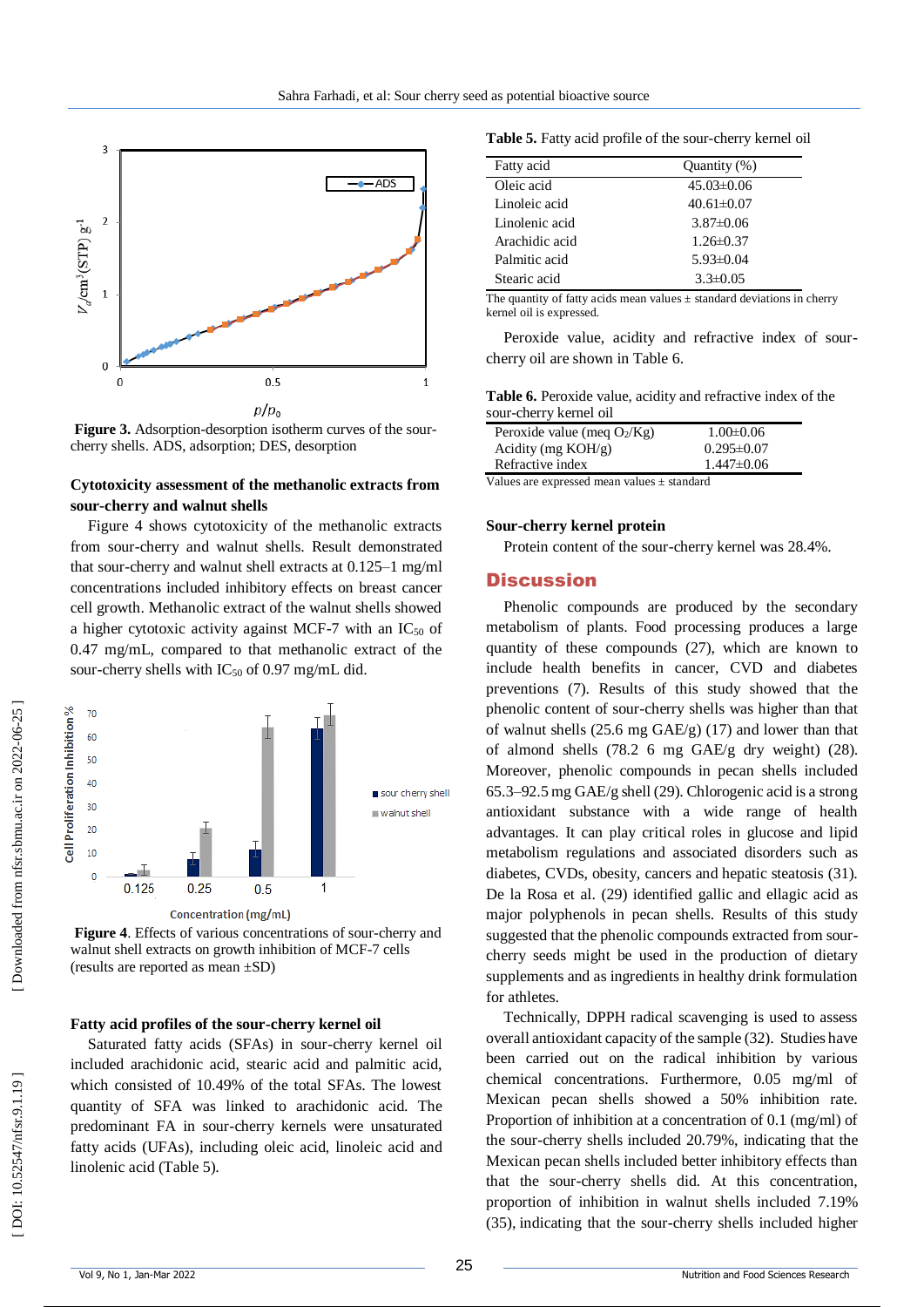inhibitory effects than those the walnut shells did. Therefore, it can be concluded that by increasing concentrations of the phenolic compounds from cherry kernels, the inhibition rate increases. This could be due to the increased effects of the active ingredients as well as increased contents of their total phenolic compounds. De la Rosa et al. (29) showed that pecan kernel and shell extracts were highly effective DPPH scavengers; from which, the latter was almost three times stronger than the former.

Based on Queiros et al. (36) study on almond shells, the extract content included 5.7%. This in the sour-cherry shells was 6.59%, which showed that the sour -cherry shells included more terpenes, phenols, hydrocarbons and ester compounds than those the almond shells did. Cellulose, hemicellulose and lignin include great potentials of use in various industries. In one study, dialysis -free extraction and characterization of cellulose crystals from almonds showed that almond shells could be used as cellulose sources (37). Kabbashi et al. (38) reported that high lignin contents led to better carbon activation. Based on the data achieved in this study, further extensive studies on the use of cellulose, hemicellulose and lignin from sour -cherry shells for the production of activated carbons, diet foods and additives are necessary.

The BET analysis allows for a precise specific surface area assessment of materials through nitrogen multilayer adsorption measured as a function of relative pressure using fully automated analyzer. The technique includes external area and pore area assessments to assess the total specific surface area in  $\text{cm}^3$   $\text{g}^{-1}$ , demonstrating that shell powder includes the potential to be used in cosmetics, pharmaceutical carriers and biosorbents (39). Pore diameters in coconut, groundnut and palm kernel shells included 2.840, 2.920 and 3 nm, respectively (40). A high BET level indicates the presence of more adsorption sites. Therefore, it can be used as a pollutant adsorbent. The BET surface area value was  $2.2739 \text{ (m}^2\text{/g)}$  in the sour-cherry shells, which was less than that in the coconut, groundnut and palm kernel shells. Boadu et al. (40) reported a specific gravity of 0.8 – 2.1 for the activated carbons in material safety data sheets (MSDS). Further studies can be carried out on the use of sour -cherry shells as activated carbons.

Nowadays, more than 60% of anticancer compounds are originated from plant, marine and microbial sources. Secondary metabolites in plants include several biological effects, including anti -inflammatory, anticancer, analgesic and cardiovascular effects (40). As shown in Figure 4, sour cherry and walnut shell extracts at concentrations of 0.125 – 1 mg/ml included inhibitory effects on breast cancer cell growth. The methanol extract of walnut shells showed a higher cytotoxic activity against MCF-7 with  $IC_{50}$ concentration of 0.47 mg/mL, compared to that the sour cherry shells with  $IC_{50}$  of 0.97 mg/mL did. With increasing

concentration of the extracts from walnut shells and sour cherries, rates of the growth inhibition decreased. These possibly are linked to the effects of phenolic compounds in the shells of sour cherry and walnut. Results of this study were similar to those of studies by Bak et al. (29), who showed that oil -free kernel extracts included anticancer characteristics. Polyphenols are an important group of phytochemicals that have been interested by the researchers because they have been shown to affect growth of cancer cells (40). Studies on relationships between the anticancer effects of phenolic compounds and their structures with functional groups have demonstrated that compounds with further hydroxyl groups include better anticancer performances. For example, a study by Lee et al . (41) to assess effectiveness of benzoic acid in inhibiting growth of cancer cells showed that cinnamic acids with unsaturated propionic acid side chains were better anticancer agents. Therefore, phenolic acids of benzoic and cinnamic acid derivatives with higher hydroxyl substitutions can be considered as potential candidates to prevent the proliferation of cancer cells (42). In this study, relationships were seen between the anticancer activity of phenolic compounds and the structure with functional groups such as aromatic rings and hydroxyl groups, including the highest effects at concentrations of 1 mg/ml.

Popa et al. (45) reported that sour -cherry kernel oil included small quantities of arachidic acid (0.9%) and myristic acid (0.5%) while predominant SFAs included palmitic acid (11%) and stearic acid (6.4%). Quantity of linoleic and linolenic acids (44.48%) were detected in sour cherry kernel oil. Linoleic and linolenic UFAs, classified as W6 and W3 UFAs, are important parts of the human diets because their absence in diets includes adverse effects on human health such as occurrence of CVDs and skin lesions. Comparing sour -cherry kernel oil with sunflower oil, sour cherry kernel oil includes higher oleic acid contents. Despite similarities between the sunflower oil and sour -cherry kernel oil, sour -cherry kernel oil includes acids. High free fats are not detected in sunflower oil [41]. Chandra and Nair (46) reported that oleic acid and linoleic acid contents in cherries as 63.5 and 31.5%, respectively, similar to those in safflower, olive and sunflower oils. In a study by Fernandez et al. (25) on tricolor oil of almond, hazelnut and walnut, the highest proportion of FAs belonged to oleic acid. Based on Table 5, sour -cherry kernel oil can be used in combination with other foods or nutrients containing W3, which can include health effects on chronic diseases. Sour -cherry kernel oil can be used in combination with olive or canola oil for oral consumption.

Peroxide values vary based on the position and number of bonds in the UFAs. Peroxide value of sour -cherry seed oil was 1 meq O <sup>2</sup>/Kg. Peroxide value shows measure of the progress of oxidation reactions in oils and fats. Quality of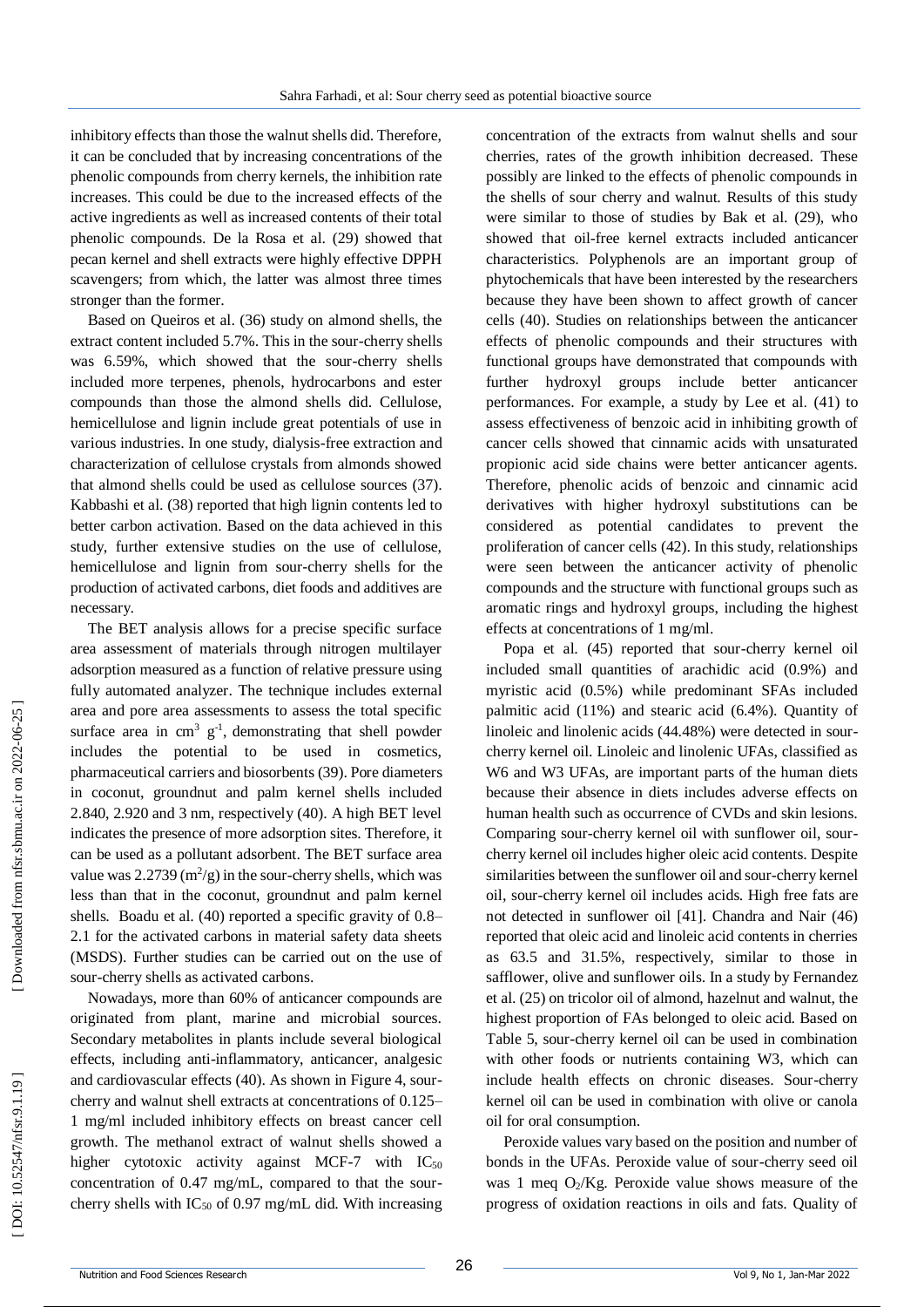sour -cherry kernel oil is naturally high. In this study, the average acidity of this oil was 0.295 mg KOH/g. Acidity in kernel oil of palm, mango  $1.2$  (47) and  $1.5$  mg KOH/g (48) were reported, respectively. Furthermore, this parameter demonstrates good quality and healthiness of the sour -cherry kernel oil. The refractive index of sour -cherry kernel oil was calculated as 1.44, which was expressed as 1.46 in grape kernel oil (29). Plant proteins play important roles in human nutrition, especially in developing countries where the average protein intake is less than the basic levels. Due to the lack of dietary proteins, plant proteins have been further popular as sources of novel proteins, which are used as functional foods and in dietary supplements (30). Sour cherry kernel proteins are non -toxic plant proteins that are rich in essential amino acids (ESAs) such as glutamic acid, arginine, aspartic acid and serine (49). Sour -cherry kernel proteins can be suggested as ingredients in cookie formulations, foods containing cereals and beverages for athletes.

#### **Conclusion**

Natural originated materials such as compounds derived from fruit processing wastes and byproducts are mostly targeted in recent studies on functional and nutraceutical foods. In the present study, sour -cherry seed components were investigated. The phenolic compounds and antioxidant characteristics identified in the sour -cherry shells showed that this wastes could be used as good sources of health promoting compounds. Methanolic extract of sour -cherry and walnut shells significantly inhibited MCF -7 cancer cell growth at concentrations of 0.125 –1 mg/ml. Chemical composition of the sour -cherry kernel oil was suggested for possible use as a novel source of salad oil, frying oil and processed foods. High lignin content and specific gravity revealed that the sour -cherry shells could be used as agricultural wastes in production of activated carbon as well as using cellulose in production of healthy and cosmetic products with high cellulose contents. The shells include mechanical and physical characteristics and could be used in fibrous products, cosmetic products, fillers, medicinal and fragrance ingredient. Results of the present study showed that sour -cherry kernels included biological compounds from natural sources that could be used in healthy foods.

# Acknowledgement

The authors thank Iranian Research Organization for Science and Technology (IROST) for technical and laboratory supports. This study received no specific grants from funding agencies in public, commercial or not-forprofit sectors.

#### **Ethical statement**

Ethics approval was not necessary for this study.

# Financial disclosure

The authors declare no conflict of interest

# References

- 1. Schuster M. Sour cherries for fresh consumption. InVIII International Cherry Symposium 1235 2017 Jun 5 (pp. 113 -118).
- 2. Lazos ES. Composition and oil characteristics of apricot, peach and cherry kernel. Grasas y aceites. 1991 Apr 30;42(2):127 -31.
- 3. Baiano A. Recovery of biomolecules from food wastes A review. Molecules. 2014 Sep;19(9):14821 -42 .
- 4. Yılmaz C, Gökmen V. Compositional characteristics of sour cherry kernel and its oil as influenced by different extraction and roasting conditions. Ind. Crops Prod. 2013 Aug 1;49:130 -5.
- 5. Altun T. Chitosan -coated sour cherry kernel shell beads: an adsorbent for removal of Cr (VI) from acidic solutions.J Anal Sci Technol. 2019 Dec;10(1):1-0..
- 6. Harris, T. C.; Georgalas, A. U.S. Patent No. 4,279,890. Washington, DC: U.S. Patent and Trademark Office 1981.
- 7. Shahidi F, Alasalvar C, Liyana -Pathirana CM. Antioxidant phytochemicals in hazelnut kernel (Corylus avellana L.) and hazelnut byproducts. J. Agric. Food Chem. 2007 Feb 21;55(4):1212-20..
- 8. Hussain MB, Hassan S, Waheed M, Javed A, Farooq MA, Tahir A. Bioavailability and Metabolic Pathway of Phenolic Compounds, Plant Physiological Aspects of Phenolic Compounds.
- 9. Bansal P, Bansal R, Sapra R. Dietary phytochemicals in cell cycle arrest and apoptosis -an insight. J. Drug Delivery Ther. 2012 Mar 13;2(2).
- 10. Seyedalipour B, Pourakbar E, Taravati A. The cytotoxic effect of ethanolic extract of pistacia khinjuk leaf onhela and mcf-7 cancerous cell lines. Journal of Rafsanjan University of Medical Sciences. 2016;14(11):939 -52.
- 11. Mousavi SM, Gouya MM, Ramazani R, Davanlou M, Hajsadeghi N, Seddighi Z. Cancer incidence and mortality in Iran. Annals of oncology. 2009 Mar 1;20(3):556 -63.
- 12. Levenson AS, Jordan VC. MCF-7: the first hormoneresponsive breast cancer cell line. Cancer research. 1997 Aug 1;57(15):3071 -8.
- 13. Wong RS. Apoptosis in cancer: from pathogenesis to treatment. J. Exp. Clin. Cancer Res. 2011 Dec;30(1):1 -4.
- 14. Namiki M. Antioxidants/antimutagens in food. Critical Reviews in J. Food Sci. Nutr. 1990 Jan 1;29(4):273 -300.
- 15. Romanos -Nanclares A, Sánchez Sánchez-Quesada C, Gardeazábal I, Martínez -González MÁ, Gea A, Toledo E. phenolic acid subclasses, individual compounds, and breast cancer risk in a Mediterranean cohort: The SUN Project. J. Acad. Nutr. Diet. 2020 Jun 1;120(6):1002 -15.
- 16. Kodagoda KH, Marapana RA. Utilization of fruit processing by -products for industrial applications: A review.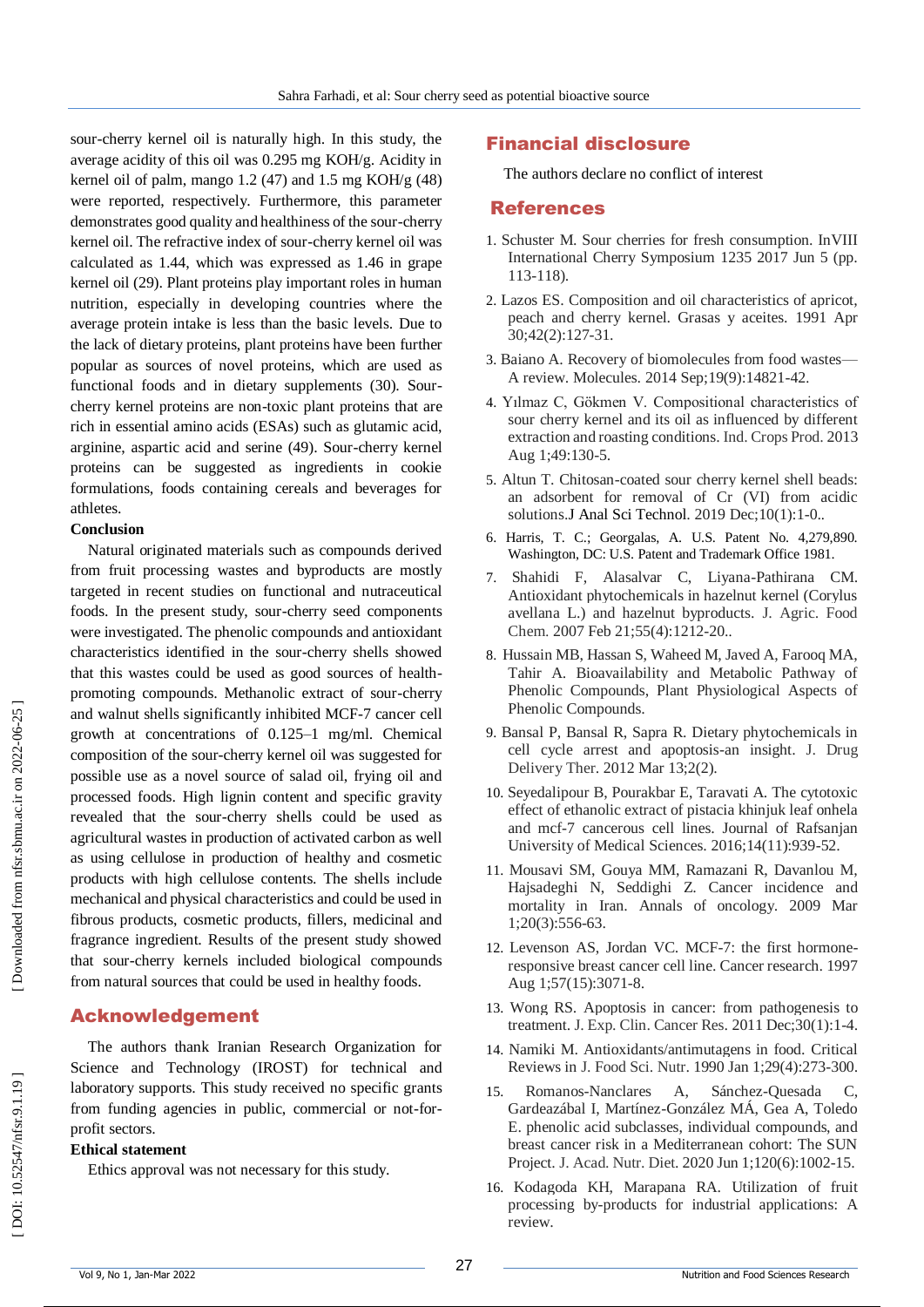- 17. Han H, Wang S, Rakita M, Wang Y, Han Q, Xu Q. Effect of ultrasound -assisted extraction of phenolic compounds on the characteristics of walnut shells. J. Food Nutr. Sci. 2018 Aug 10;9(8):1034 -45.
- 18. Yılmaz FM, Görgüç A, Karaaslan M, Vardin H, Ersus Bilek S, Uygun Ö, Bircan C. Sour cherry by -products: Compositions, functional properties and recovery potentials –a review. Critical reviews in J. Food Sci. Nutr. 2019 Dec 16;59(22):3549 -63.
- 19. Mensor LL, Menezes FS, Leitão GG, Reis AS, Santos TC, Coube CS, Leitão SG. Screening of Brazilian plant extracts for antioxidant activity by the use of DPPH free radical method. Phytotherapy research. 2001 Mar;15(2):127-30.
- 20. Tarnawski M, Depta K, Grejciun D, Szelepin B. HPLC determination of phenolic acids and antioxidant activity in concentrated peat extract —a natural immunomodulator. J. Pharm. Biomed. Anal. 2006 Apr 11;41(1):182 -8.
- 21. Li S, Xu S, Liu S, Yang C, Lu Q. Fast pyrolysis of biomass in free -fall reactor for hydrogen -rich gas. Fuel Process. Technol. 2004 Jul 15;85(8 -10):1201 -11.
- 22 .Brunauer S, Emmett PH, Teller E. Adsorption of gases in multimolecular layers. J. Am. Chem. Soc. 1938 Feb;60(2):309-19.
- 23. Abolhasani MH, Safavi M, Goodarzi MT, Kassaee SM, Azin M. Identification and anti -cancer activity in 2D and 3D cell culture evaluation of an Iranian isolated marine microalgae Picochlorum sp. RCC486. Daru, J. Pharm. Sci. 2018 Dec; 26(2): 105-16.
- 24. Assadi T, Bargahi A, Mohebbi GH, Barmak A, Nabipour I, Mohajeri Borazjani S, Kholdebarin B. Determination of oil and fatty acids concentration in seeds of coastal halophytic Sueada aegyptica plant. ISMJ. 2013 Apr 10;16(1):9 -16.
- 25. Fernandes GD, Gómez -Coca RB, Pérez -Camino MD, Moreda W, Barrera-Arellano D. Chemical characterization of major and minor compounds of nut oils: almond, hazelnut, and pecan nut.J. Chem. 2017 May 2;2017.
- 26. Lynch JM, Barbano DM, Fleming JR. Indirect and direct determination of the casein content of milk by Kjeldahl nitrogen analysis: Collaborative study. Journal of AOAC International. 1998 Jul 1;81(4):763 -74.
- 27. Balasundram N, Sundram K, Samman S. Phenolic compounds in plants and agri -industrial by -products: Antioxidant activity, occurrence, and potential uses. Chem. Food. 2006 Jan 1;99(1):191 -203.
- 28. Sfahlan AJ, Mahmoodzadeh A, Hasanzadeh A, Heidari R, Jamei R. Antioxidants and antiradicals in almond hull and shell (Amygdalus communis L.) as a function of genotype. Chem. Food. 2009 Jul 15;115(2):529 -33.
- 29. de la Rosa LA, Alvarez -Parrilla E, Shahidi F. Phenolic compounds and antioxidant activity of kernels and shells of Mexican pecan (Carya illinoinensis). J. Agric. Food Chem. 2011 Jan 12;59(1):152 -62.
- 30. Bak I, Czompa A, Csepanyi E, Juhasz B, Kalantari H, Najm K, Aghel N, Varga B, Haines DD, Tosaki A. Evaluation of systemic and dermal toxicity and dermal photoprotection by sour cherry kernels. Phytother. Res. 2011 Nov;25(11):1714 -20 .
- 31. Tajik N, Tajik M, Mack I, Enck P. The potential effects of chlorogenic acid, the main phenolic components in coffee, on health: a comprehensive review of the literature. Eur. J. Nutr. 2017 Oct 1;56(7):2215 -44.
- 32. Ahmad A, Rehman MU, Wali AF, El -Serehy HA, Al Misned FA, Maodaa SN, Aljawdah HM, Mir TM, Ahmad P. Box –Behnken Response Surface Design of Polysaccharide Extraction from Rhododendron arboreum and the Evaluation of Its Antioxidant Potential. Molecules. 2020 Jan;25(17):3835.
- 33. Marjoni MR, Zulfisa A. Antioxidant activity of methanol extract/fractions of senggani leaves (Melastoma candidum D. Don). Pharm. Anal. Acta. 2017;8(8):1 -6.
- 34 .Molyneux P. The use of the stable free radical diphenylpicrylhydrazyl (DPPH) for estimating antioxidant activity. Songklanakarin J. sci. technol. 2004 Dec; 26(2): 211-9.
- 35. Jahanban -Esfahlan A, Ostadrahimi A, Tabibiazar M, Amarowicz R. A comparative review on the extraction, antioxidant content and antioxidant potential of different parts of walnut (Juglans regia L.) fruit and tree. Molecules. 2019 Jan;24(11):2133.
- 36. Queirós CS, Cardoso S, Lourenço A, Ferreira J, Miranda I, Lourenço MJ, Pereira H. Characterization of walnut, almond, and pine nut shells regarding chemical composition and extract composition. Biomass Convers. Biorefin. 2020 Mar;10(1):175 -88.
- 37. Maaloul N, Arfi RB, Rendueles M, Ghorbal A, Diaz M. Dialysis -free extraction and characterization of cellulose crystals from almond (Prunus dulcis) shells. J Mater Environ Sci. 2017;8(11):4171 -81.
- 38Kabbashi NA, Mirghani ME, Alam MZ, Qudsieh SY, Bello IA. Characterization of the Baobab fruit shells as adsorption material. Int. Food Res. J. 2017;24(Suppl.).
- 39. Rouquerol J, Llewellyn P, Rouquerol F. Is the BET equation applicable to microporous adsorbents. Stud. Surf. Sci. Catal. 2007 Jan 1;160(07):49-56.
- 40. Boadu KO, Fashaho A, Biwott TC, Achora JC, Mwije A, Masabo E. Removal of contaminants in used lubricating oil with chemical avyinated carbons from palm kernel and coconut shells .
- 41. Bak I, Lekli I, Juhasz B, Varga E, Varga B, Gesztelyi R, Szendrei L, Tosaki A. Isolation and analysis of bioactive constituents of sour cherry (Prunus cerasus) seed kernel: an emerging functional food. J. Med. Food. 2010 Aug 1;13(4):905 -10.
- 42. Fresco P, Borges F, Marques MP, Diniz C. The anticancer properties of dietary polyphenols and its relation with apoptosis. Current pharmaceutical design. 2010 Jan 1;16(1):114 -34.
- 43.Lee YJ, Liao PH, Chen WK, Yang CC. Preferential cytotoxicity of caffeic acid phenethyl ester analogues on